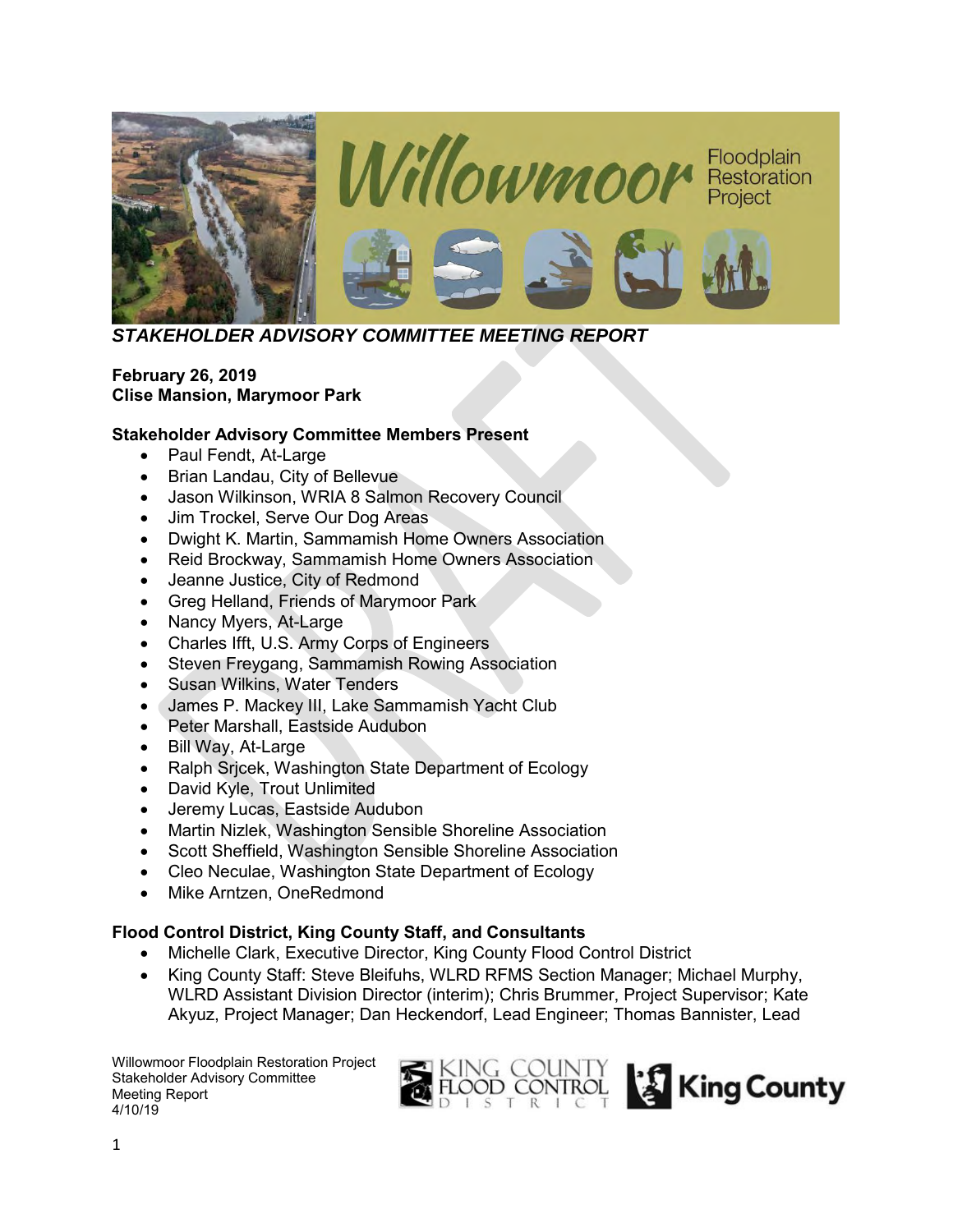Ecologist; Judi Radloff, Project Geomorphologist; Monica Walker, Project Planner; Kimberly Matej, Communications Coordinator.

- Tetra Tech: Jerry Scheller, Consultant Project Manager; Bill Fullerton, Consultant Lead Design Engineer
- Stepherson & Associates Communications: Kristin Anderson, Facilitator; Colleen Toomey, Notetaker

#### **Audience**

- Emily Flanagan, City of Redmond
- Norah Robinson, Marymoor Park Manager, King County
- Jerry Schuster, City of Bellevue
- Natasha Kacoroski, Eastside Audubon
- Tim McGrudger, Eastside Audubon
- Charlie Klinge, Legal Counsel, Washington Sensible Shoreline Association

#### **MEETING SUMMARY**

#### **Meeting Purpose and Agenda**

The Willowmoor Stakeholder Advisory Committee (SAC) held its first meeting of 2019 to discuss the Willowmoor Floodplain Restoration Project. The purpose of the meeting was to discuss progress on the preliminary design the selected split-channel alternative including results of hydrologic and hydraulic modeling efforts and development of the split channel alternatives. Facilitator Kristin Anderson welcomed attendees and Michelle Clark, Executive Director of the King County (County) Flood Control District (Flood Control District), as well as new permanent members David Kyle, representing Trout Unlimited, and Scott Sheffield, replacing Gil Pauley as the Washington Sensible Shoreline Association representative. Michelle Clark also welcomed attendees and thanked them for their participation and insight on the project. Kristin provided an overview of the agenda that included Project Study Updates (40 minutes), Break (10 minutes), and Design Alternatives (60 minutes).

#### **Project Direction**

The SAC previously met in October 2018, when the project team shared information on the preliminary weir analysis and the hydrologic modeling. Since October, the team has worked on an alternative analysis and cold-water supplementation. Thirty percent design will be completed in the next few months and then presented to the Flood Control District for consideration. Kristin reviewed the following 11 objectives set by the Flood Control District:

- 1. Develop the split channel alternative that balances the objectives of flood control, habitat restoration, fish passage, and sustainability.
- 2. Include variable depth pools.
- 3. Work with Redmond on city flood control efforts, ground water, and Bear Creek.
- 4. Conduct a feasibility analysis of a dynamic weir including costs and benefits.

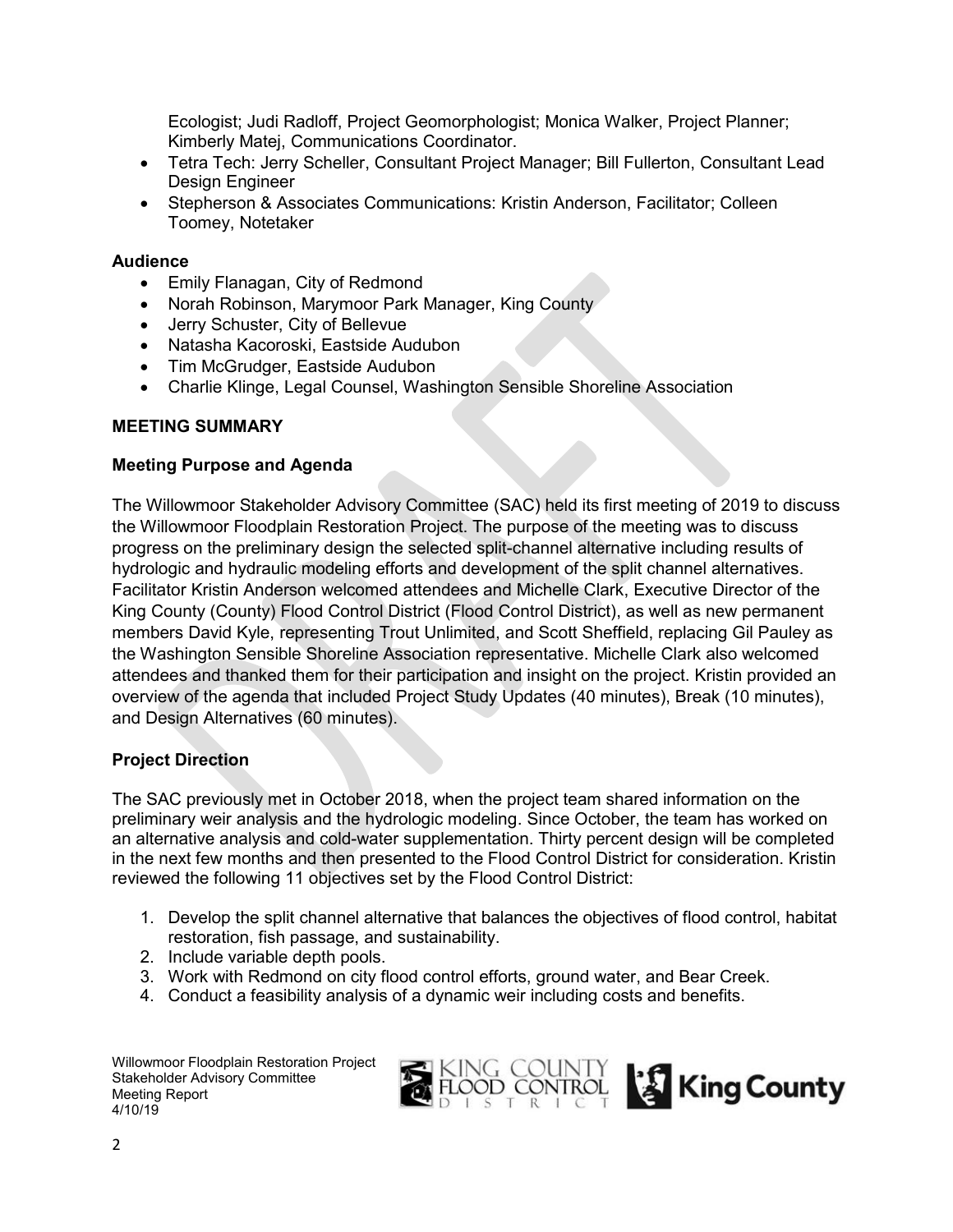- 5. Conduct a technical analysis of the split channel alternative for fish mortality and sustainability.
- 6. Include a beaver mitigation plan.
- 7. Include a maintenance plan for when project is complete.
- 8. Pursue grant sources to further evaluate cold-water supplementation.
- 9. Identify funding partners to assume ongoing maintenance costs of cold-water supplementation.
- 10. Work with Parks to pursue recreational boater access.
- 11. Continue existing maintenance during design and permitting phases.

### **Recreation Workshop Highlights**

Jerry Scheller, project manager from Tetra Tech, then provided a brief recap of the recreation workshop hosted in October 2018. Twenty-five members of the public, including some SAC members, attended the workshop. Because the project is in Marymoor Park, there are many existing uses. The recreation workshop was held to inform park users about the project and to learn about their interests in the project and how it interacts with surrounding uses. Participants were asked what they like about current recreational elements, what they dislike and what would they change. Several ideas were shared at the workshop, some in and some out of scope for the project. The project team's focus for recreation is navigability. Highlights of public feedback included:

- Improve/maintain boat access and portage at weir
- Improve access to and signage in the project area
- Provide wildlife viewing in new side channel area
- Reduce sedimentation from dog access points
- Improve access to Marymoor Park
- Reduce concert noise with vegetation
- Create a new lake or riverside dock at Marymoor Park
- Create a bridge across the river at the project site

#### **Hydrologic Modeling**

Jerry then recapped the hydrologic modeling information shared at the October meeting. The calibration was within the target ranges applied to the project. The model is conservative (i.e., generally matches very closely), but (if over) is over at high flows and (if under) is under at low flows. The Hydrologic Modeling Technical Memorandum is available on the website.

#### **Hydraulic Model Domain and Calibration**

Jerry also provided a recap of the updated hydraulic model domain and calibration. The model extends about four miles to NE 116th to include Redmond's stormwater outfalls. The team is

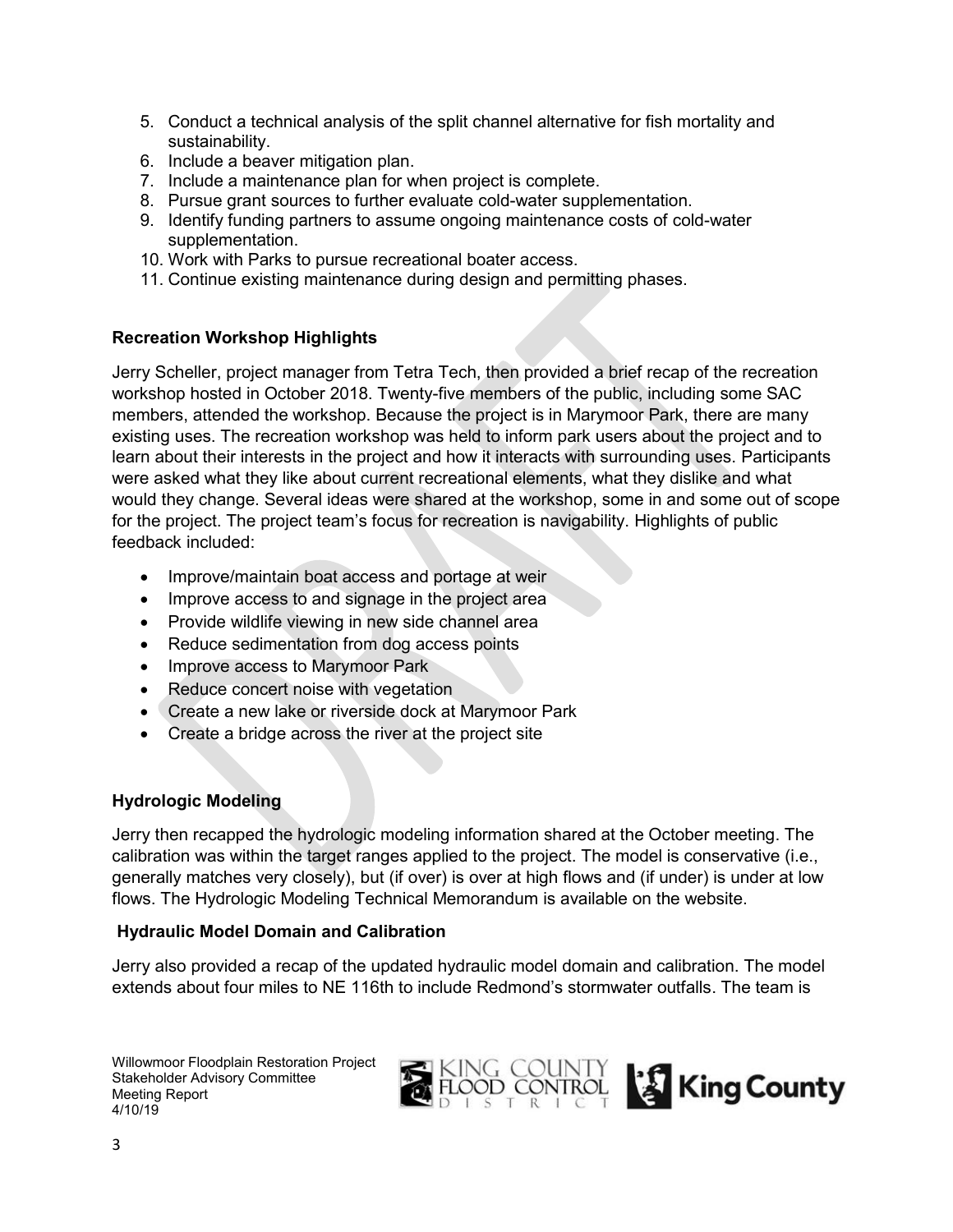using five gauges. 51m gauge is located at the weir (1995). Transition Zone gauges were installed in 2011 to understand the Transition Zone performance.

Water levels from the gauges were used to calibrate the hydraulic model. Jerry noted that the team has used a robust calibration process. The process notes vertical and horizontal variation in hydraulic roughness throughout the channel in the Transition Zone. There is also seasonal variation due to in-channel vegetation growth (elodea) downstream of the Transition Zone primarily summer and early fall impact. Jerry shared a table (slide 8 in attached PowerPoint) that captured calibration results at the Transition Zone, the Transition Zone weir and downstream of Bear Creek. The calibration period extended from 2014 to 2017, corresponding with a period of maintained condition in the Transition Zone.

Calibration evaluated the full range of flows during that period, comparing the simulated to the observed condition. The table shows a representation of the calibration results for three large storm events. Table shows that for these events we are within our target of 0.5 feet. Attendees also received a handout that showed stage hydrographs for each of these sites from 2015 to 2017.

### **Permitting**

Kate Akyuz, project manager from King County, then provided an overview of the permitting process. As previously mentioned, the team is developing an alternatives analysis, then a 30 percent design for a split channel project as directed by the Flood Control District. The team hopes to complete 30 percent design later this spring. The Flood Control District will review the alternatives analysis before the team works on 30 percent design, and the 30 percent design before any permits are submitted.

Once the project team has an approved 30 percent design, it will enter formal permit discussions with the regulatory agencies. The first permit nexus is the State Environmental Policy Act (SEPA) process. Because this is a multi-benefit project, the project will be selfmitigating, King County anticipates a Mitigated Determination of Non-significance (MDNS) and the team will document that through the SEPA checklist.

Next, the team will initiate the United States Army Corps of Engineers' (Corps) Section 408 project approval, an approval (rather than a permit) that provides permission from the Corps to modify the 1964 Sammamish River Flood Control project.

The Corps recently updated the 408 process. In the past, a project proponent had to wait until 60 percent design to consult with the Corps on Section 408. Now a project can submit at 30 percent design to confirm technical approaches and regulatory interpretations. This timing will also help confirm the project team approach to Endangered Species Act and Cultural Resources consultations.

If the Flood Control District approves this project to move forward to the 60 percent design later this year, the 60 percent design formal documentation for the Corps will be complete in the



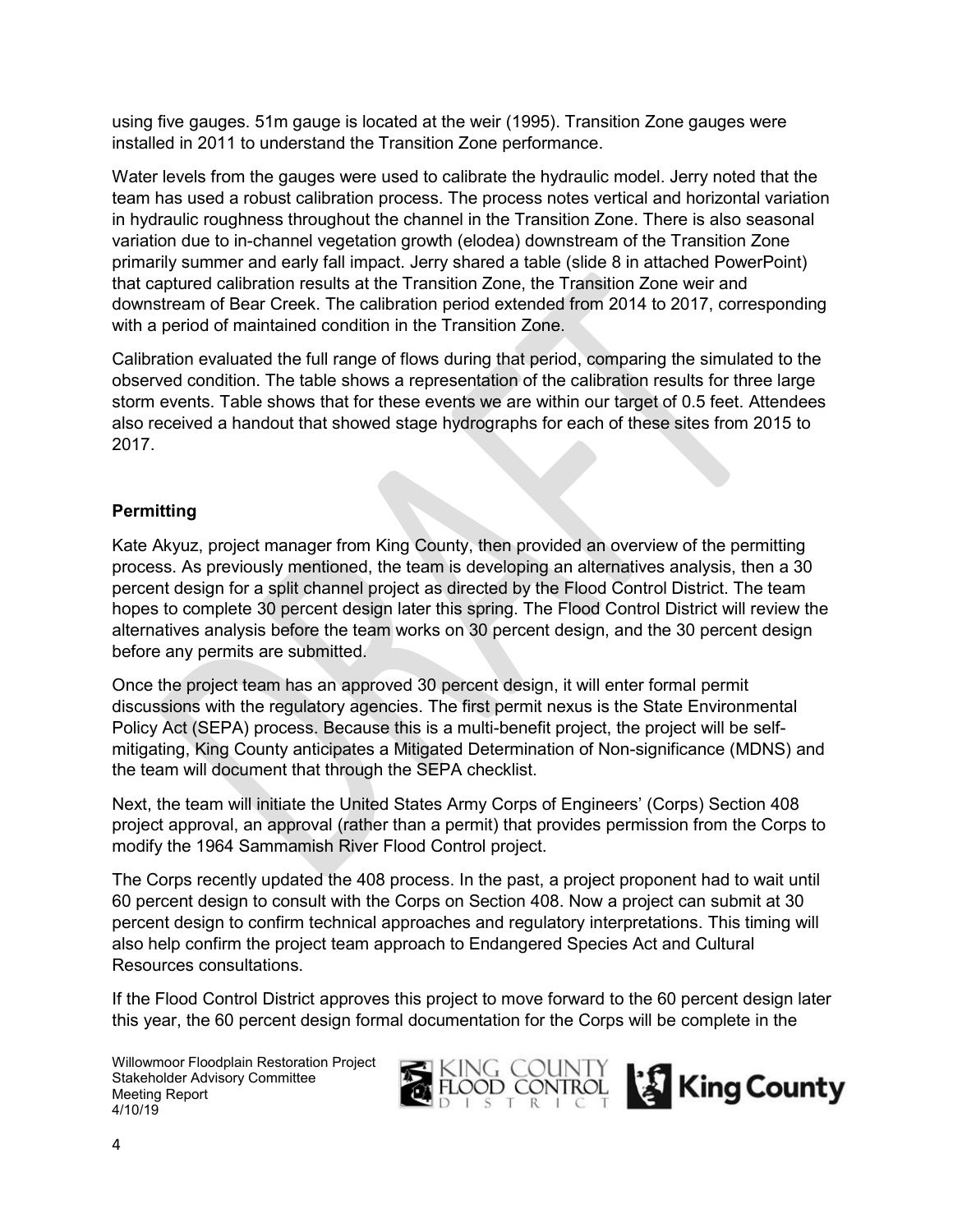summer of 2020. This will include formal applications for the Section 408 approval, Section 10 and 404 permits, and the related cultural resources and Endangered Species Act consultations.

## **Permitting: Defining the ESA Action Area**

Kate then reviewed work the project team is doing to determine the Endangered Species Act (ESA) action area. Balancing flood and habitat objectives for the project has been a high interest topic.

When the team submits 30 percent design documentation to the Corps, it will need to submit draft biological documentation for Section 7 ESA consultation with the National Marine Fisheries Service (NMFS). One of the key features of the documentation is defining the project action area.

Action area is a biological determination of the reach of the proposed action on listed species. The action area is not limited to the project footprint, but it includes all habitat used by listed species that the project may impact. The County team met informally with the Corps a few months back and asked for guidance on what the ESA action area may include. Because this project is altering the seasonal water level around the lake, the action area will need to include the areas used by chinook where the water level may change. This includes lake fringe wetlands.

The extent of lake fringe wetlands is typically concurrent with the Ordinary High Water (OHW) elevation.

Using Bellevue as an example, Bellevue's Shoreline Master Program has a defined OHW elevation of 28.2 feet. If the project team were to borrow this elevation for this project, then it would need to document the potential project impact on wetlands used by chinook salmon up to elevation 28.2.

The project team has heard from several SAC members that there can be large differences in the horizontal distance between the Corps' original estimated OHW elevation of 27 feet and the municipal shoreline master program OHW elevations set at 28.2 or 28.18 feet.

Some members report that a difference of one foot in elevation can mean 10 to 30 feet of horizontal distance of shoreline. And that is a lot of property to consider. The project team has heard that consistent high lake elevations are problematic for docks, cause shoreline erosion, and could be a risk to building setbacks. The project team has also heard that the wetlands on the north shore of the lake are very flat and that even a modest reduction in lake elevation could negatively impact these.

At the October 2018 SAC meeting, the project team committed to examine this issue further using available lidar elevation data.

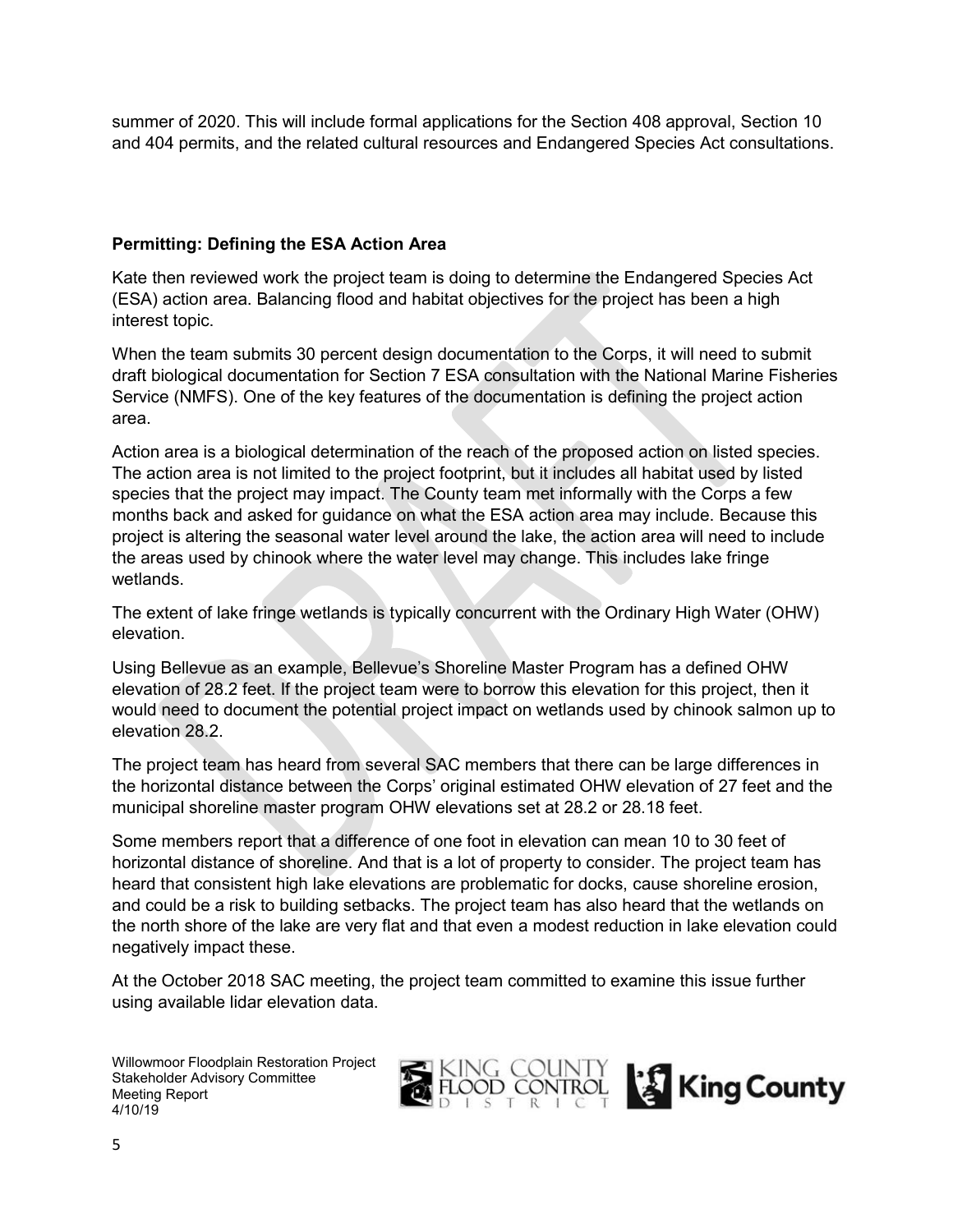The project team's research showed that a foot of elevation can mean tens of feet of horizontal distance on the east and west shores, more so on the west shore than the east shore, because the east shore is generally steeper. The north shore wetlands, though, are extremely flat relative to the rest of the lake. It appears from the lidar that the north shore is approximately 40 times flatter than the east and west shores. Going from 27 to 29 feet in vertical elevation on a typical section of the west shore is a horizontal distance of a little over 30 feet. On the north shore it is more than 1,300 feet. A modest rise or fall in lake elevation has a significantly bigger effect on the north shore wetlands than it does on the residential areas.

Because of this phenomenon, the project team is constrained from proposing to regulatory agencies a significant drop in lake elevation. The lakeshore wetlands are protected by the Clean Water Act under Section 404, and the ESA, Section 7. Chinook on Lake Sammamish are not only protected by the ESA, but also subject to Tribal Treaty Rights.

When the ESA action area is proposed to the Corps at 30 percent design in a few months, the County will be required to document the presence and quality of the north shore wetlands, the extent to which they are used by ESA listed salmonids, and whether the proposed project would have any impacts on them.

### **Design Alternatives**

Jerry Scheller and Bill Fullerton from Tetra Tech then provided an overview of the design alternative analysis. Due to time constraints, the team was not able to discuss all slides in this section of the presentation. (Slides 17-24 were excluded from the presentation.)

The team is currently considering two split channel alternatives. These alternatives were compared to an existing, maintained condition in the baseline, "no action" alternative.

Design criteria were developed to meet all Flood Control District motion requirements, regulatory constraints, and existing maintenance and use agreements. Alternatives will be scored using the evaluation criteria which were provided as a handout to attendees.

Both split channel alternatives include a manually-operated dynamic weir in the mainstream channel and a static elevation weir inlet to the side channel. Cold-water concepts were evaluated and paired with each alternative as a second variation of each one.

#### **Criteria**

The project team will use several criteria elements to assess the alternatives. Design criteria are items that are either original Corps project performance standards or that have hard and fast regulatory constraints. Any alternative developed needs to meet these criteria. One challenge is that the existing condition does seem to violate one of the Corps design criteria; 29 feet at 1,500 cfs is not met for some events. Design criteria that do not have formal scoring include the following:

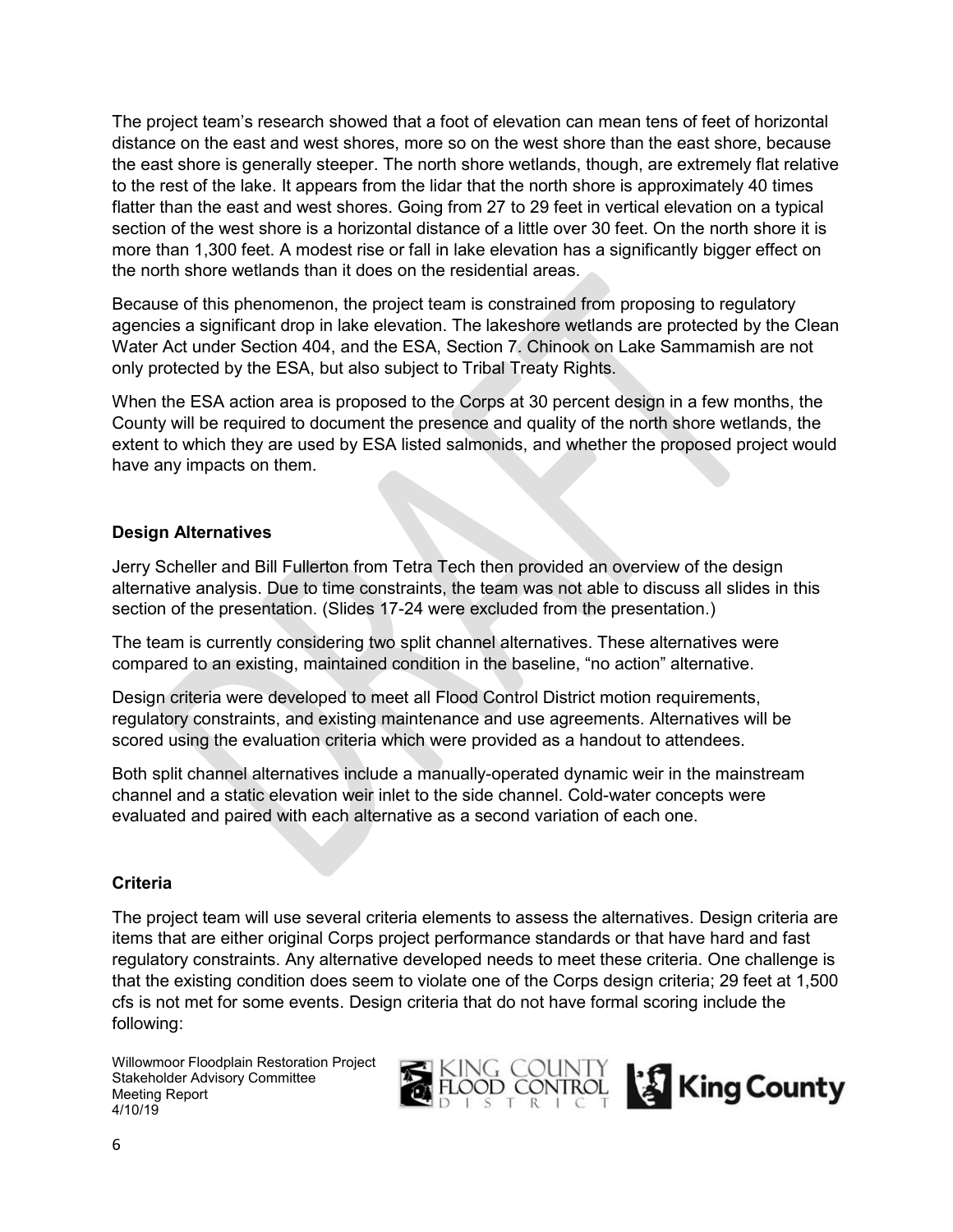- Hydrology and Hydraulics
	- o Do not increase downstream peak flood flows
	- o Maintain minimum lake level above 25.4 feet NGVD29
	- o Maintain lake level below elevation 29 feet NGVD29 for 1,500 cfs below Bear Creek
- Aquatic Habitat
	- o Maintain upstream and downstream fish passage
	- o Avoid or minimize effects to lake fringe wetlands
- Recreation
	- o Maintain navigation through the Transition Zone

The evaluation will also use scored criteria. These categories will be scored separately and normalized to 100 points each for ease of evaluation by distinct funding partners. Scored criteria include:

- Hydrology and Hydraulics
	- o Lake stage
	- o Redmond stormwater outfalls
- Aquatic Habitat
	- o Salmon
	- o Wetlands
	- o Water quality
- Construction, Operations, and Maintenance
	- o Construction impacts
	- o Maintenance costs
	- o Permitting risk

## **Cold-water Supplementation**

Bill Fullerton provided additional overview of the cold-water supplementation analysis that the team conducted. Four cold-water supplementation approaches were initially considered for this round of alternatives:

• Hypolimnetic withdrawal: This process consists of removing cool water at approximately  $10^{\circ}$  C and mixing with the surface water at the Transition Zone weir. Bill reviewed impacts of the hypolimnetic withdrawal on kokanee habitat based on water temperature and dissolved oxygen. Suitable habitat declines throughout the later summer. The longterm average amount of optimal kokanee habitat in September is predicted to decline 10 to 20 percent under the withdrawal scenarios modeled. In consideration of the County's



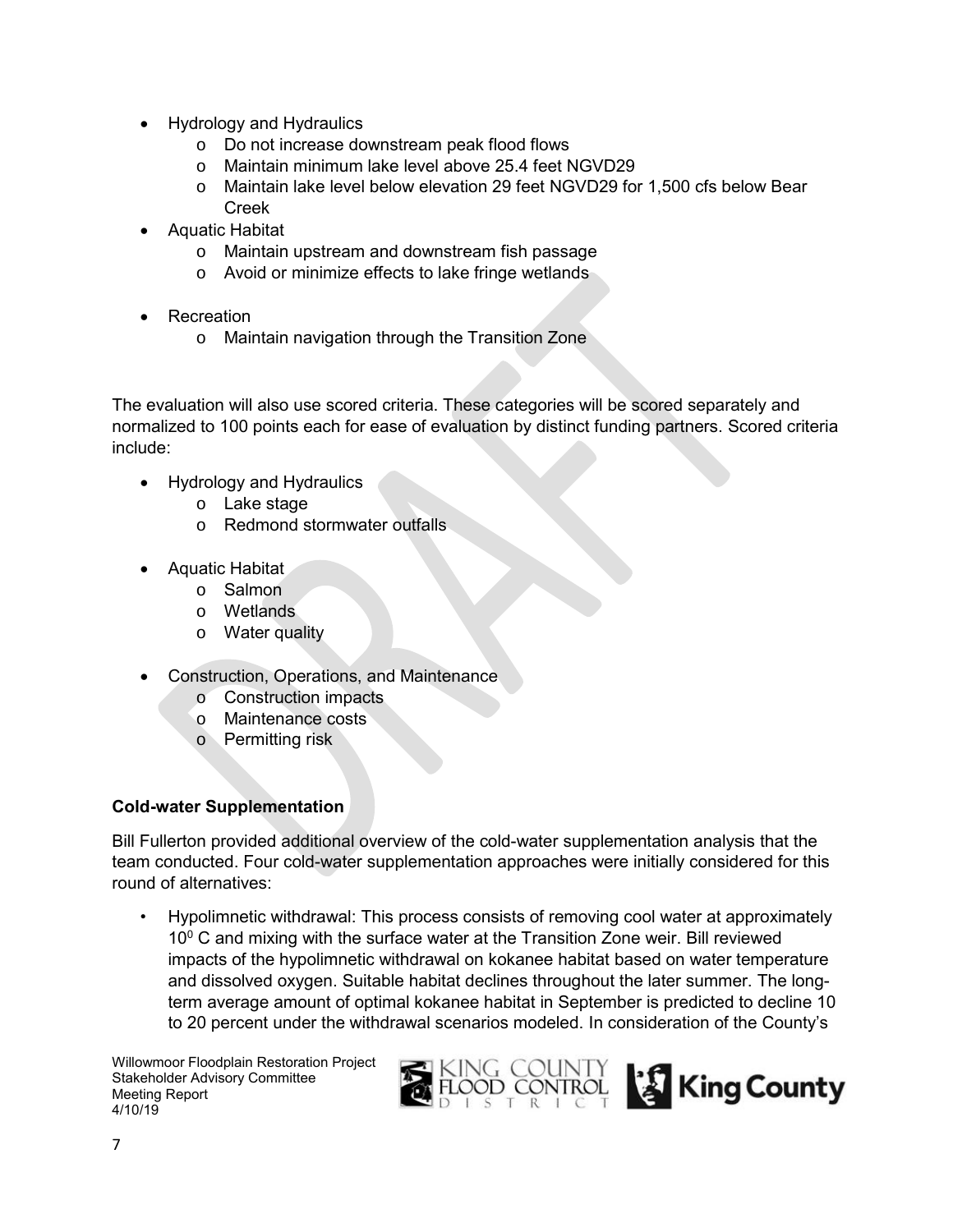emergency declaration on kokanee survival and in consultation with various permitting agencies, this alternative is no longer under consideration for further analysis. For the time being it has been replaced by Concept 8 from the conceptual design Cold Water Supplementation Analysis that can be found on the project website (King County, 2014). This concept is a substitute high volume cold water supplementation mechanism that draws warm water from the lake surface and runs it through a manifold on the lake bottom to cool the water. This replacement alternative has the potential to release 10-20 cfs of cool water at the weir just as the hypolimnetic withdrawal had been intended to.

- Hyporheic exchange: This process consists of cooling water through exchange of surface flow with subsurface flow through the bed substrate. The hyporheic option involves promoting the exchange of surface flow and shallow subsurface or hyporheic flow in the stream bed of the side channel. A concern with the hyporheic cold-water option is its long-term sustainability from the possible gradual reduction in the level of hyporheic exchange from sediment delivered by Tosh Creek. This will be further addressed in the 60 percent design.
- Deep pumped groundwater: This process consists of pumping cooler groundwater and mixing it with surface flow at the Transition Zone weir or in the side channel. The original 2015 plan was for 1 well = 3 cfs in the shallow alluvial aquifer. This plan was based on assuming similar yields as wells drawing from shallow alluvium 1 to 2 miles away from the project area. For the current work, groundwater exploration was conducted to identify site specific aquifer characteristic. During the exploration, the shallow aquifer encountered from 0 to 70 feet and another aquifer encounter between 170 and 255 feet were deemed unsuitable for pumping at the rate desired for cold-water supplementation. A third aquifer was encountered at about 600 feet that was more promising and it was tested. Overall yield was lower than expected. Further analysis requires more wells that are not paired with either alternative right now. The yield issue makes this cold water supplementation not cost effective relative to the lake withdrawal or hyporheic options and has been removed from consideration for the time being. This could be revisited in the future with further study of the deep aquifer. .
- No cold-water supplementation: Used as the baseline comparison, this approach includes no cold-water supplementation activity. This option could be used with any variation of the split channel alternative.

Two cold-water supplementation options emerged as viable: hyporheic and lake water heat exchange unit.

#### **Design Alternatives – Components**

Bill Fullerton then reviewed the current design alternative components. To develop the two side channel alternatives, the team used all the analysis previously presented. The manually operated dynamic weir will be used in both alternatives. The plan form of the channel is highly

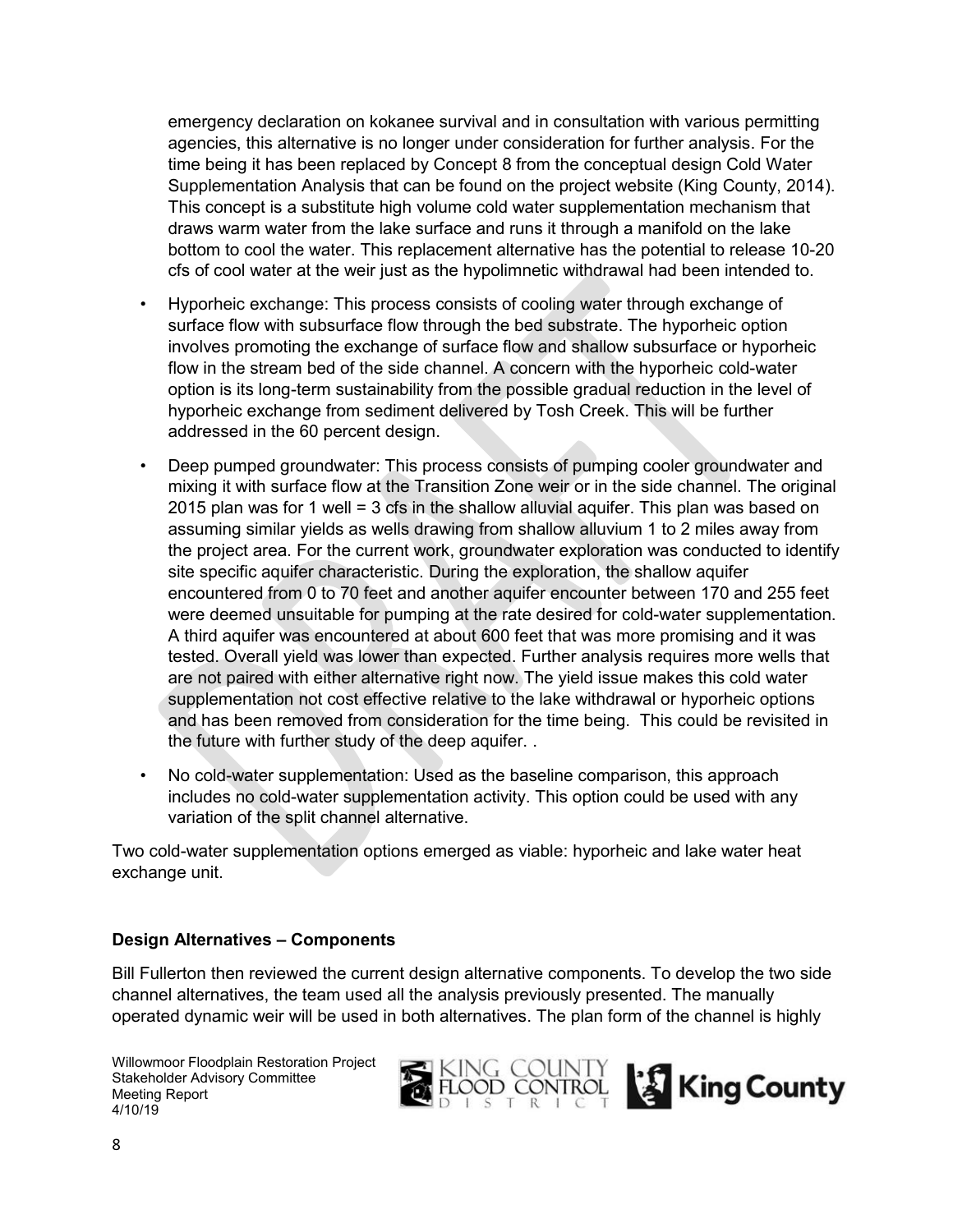constrained which led to a single general alignment for the two side channel alternatives, but different channel geometry and paring with the cold-water supplementation approaches.

The following alternatives are currently under development:

**Alternative 1** is a wide channel paired with the lake water heat exchange unit to maximize floodplain connectivity. It would modify existing weir with the manually operated dynamic weir. This alternative would include the following: remove willows from the center channel and regrade, create pools in the center low flow channel and place gravel in those pools, bench back the left bank floodplain, create high flow connections from mainstem and plant tall trees to provide shade over the main channel.

In developing the side channel design, the project team found several constraints due to elements such as the Tosh Creek alluvial fan, future expansion of W Lake Sammamish Parkway, tie-ins to Tosh Creek, sensitive cultural sites and potential wetland impacts.

The project team is currently working on designing recreation features. This alternative design will include dog access improvements, signage about the flood works and habitat, and portage options for small boats, and addressing sedimentation from the existing dog water access areas.

- **Alternative 1a:** Wide side channel, without lake withdrawal heat exchange unit.
- **Alternative 1b:** Wide side channel, paired with "big water" lake withdrawal heat exchange unit.

**Alternative 2** is a narrow channel with a passive hyporheic cold-water solution. It is narrow to maximize shading potential. This option has the same alignment and profile as Alternative 1, including the same mainstream and recreational features. Alternative 2 will have added features to maximize hyporheic connections. These features include narrower channel for shading, expanded depth and placement of gravel/cobble, sediment wedges, and added subsurface clay barriers to promote upwelling of subsurface flow.

- **Alternative 2a:** Narrow channel, without hyporheic flow exchange.
- **Alternative 2b:** Narrow channel, paired with hyporheic flow exchange enhancement/optimization.

**Alternative 3** is the ongoing maintenance option with no cold-water supplementation, using the existing weir and no side channel.

#### **QUESTIONS AND ANSWERS**

Kate and Kristin then opened the floor to questions from SAC members.

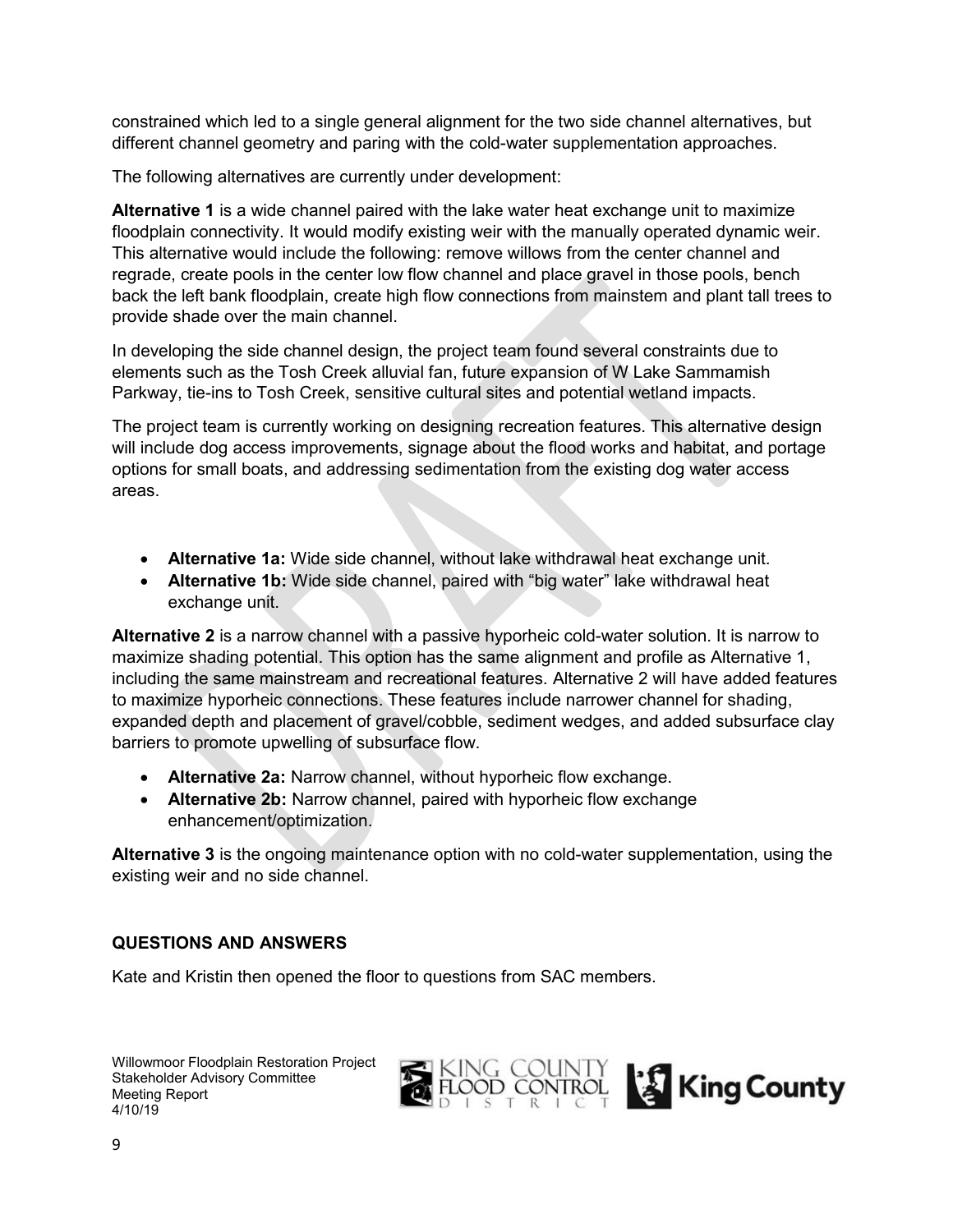#### **Q1: Could you provide a timeline, at least via email, of what the steps will be, so we understand the number of steps that are taking place? (Brian Landau)**

Kate responded that the next steps will include conducting the alternatives analysis, which will be shared with the Flood Control District for review and approval. Michelle Clark noted that the report will summarize how each of the 11 objectives in the authorizing project motion are addressed. The report will be transmitted to the board who are acutely interested in this project. She anticipates that the review process will take several months. The Flood Control District Board will then vote to approve the selected variation of the split channel alternative. The Flood Control District Board is taking interest in projects earlier in design and is committed to sharing their decision making at a public meeting.

Kate also said design information will be shared at the public meeting. Some of the permitting details are still not clear as an action area has not yet been defined. The action area relates to the 407 process and is biological, not geographic. Along with the Corps, the National Oceanic and Atmospheric Administration (NOAA) determines the appropriate action area. The action area is likely to be determined by chinook salmon and the potential effects on the species. Juvenile chinook salmon use the wetland habitats for rearing, and the County will have to demonstrate that the project will not adversely impact the wetlands. Wetlands share a boundary that is concurrent with ordinary high-water marks.

## **Q2: The Bellevue Shoreline Master Plan (SMP) update set the level and permitting assuming that level. The ordinary high-water level is an assessment based on several factors. Is this the highest it could be or what it is? (James Mackey)**

Kate replied that the Bellevue OHW level was provided as an example only, but that the information is dated. The project team will have to do some additional analysis using current data and field measures.

In relation to James' question, SAC member Martin Nizlek commented that the Bellevue SMP was not adopted in 2004. Rather, the study was conducted in 2004.

# **Q3: Does the ESA action area include the entire Sammamish River? (Paul Fendt)**

Kate replied that it's unknown as the ESA action area has not yet been delineated. It was not raised as an issue by the Corps ESA Coordinator. She noted that she frequently receives the comment "I'm really concerned about wetlands. The north shore area is very flat. Accommodations could damage wetlands. Accommodations could also impact property extensions." Aerial photos the project team is currently using demonstrate elevation levels and it's clear that the north shore is flat. The south shore is the next flattest, then the west and finally the east. However, the project team has not done a lot of analysis on this and there is a lot of variability on the lake. One foot of elevated lake levels can have a large impact on properties. This will be a major constraint for the County because of endangered species.

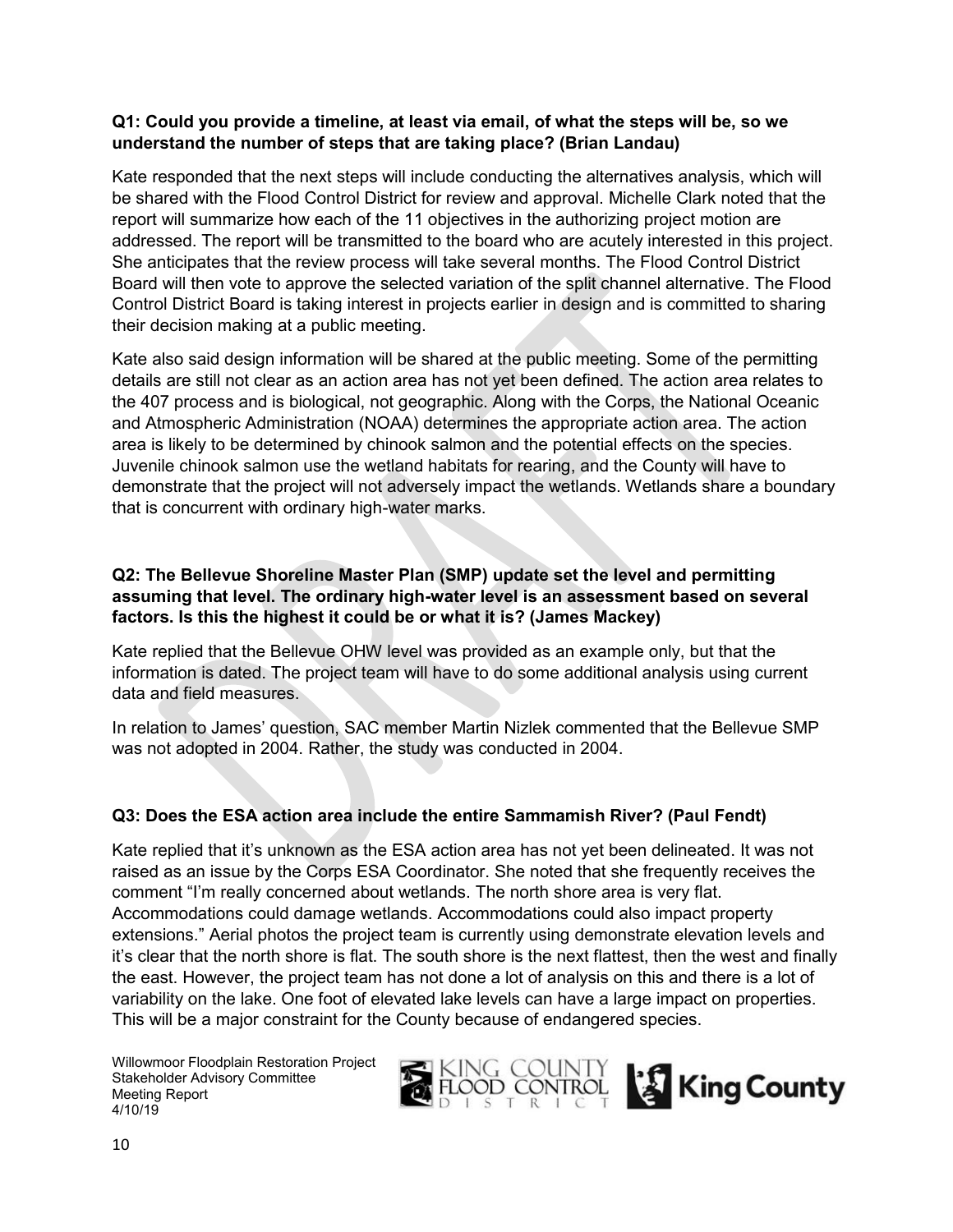**Q4: The Washington State Department of Ecology did not accept the study in 2004. You may use the study, but you'd need to adjust it to be behind the true water level. The definition of ordinary high water is the key matter. Levels occur naturally and can change naturally. The problem that exists on the lake is that it could change (law permitting). I am unaware of any process that has permitted the OHW level to change. When the vegetation was put in, the current level jumped up and is consistently high even after maintenance. A differential of six inches makes a difference in impact of project loss as well as environmental degradation. During the period of deferred maintenance, residents faced approximately \$10 million in property damages. Our organization is not averse to environmental goals but is concerned that the project is not addressing better ways to maintain lake conditions. (Martin Nizlek)**

Kate asked Martin to clarify what vegetation he was speaking about: upstream, downstream, or Transition Zone. Martin replied he was speaking about all three. Kate replied that the Corps documentation captured a two- to ten-year return period with the assumption that the level was going to rise six inches and rise after 1998. Martin said he has seen contrary information and Kate said the team would be happy to share documentation.

### **Q5: The model for the 1998 revision is reflected by the measurement you depict, correct? There wasn't any vegetation that was installed. Rather, it just was mowed or managed. The vegetation maintenance effort had a big impact. (Greg Helland)**

Kate answered that a minimum of ten years is preferred, but that there isn't a lot of data within that period. Greg then commented that it is a natural dynamic weir and the data limitations are problematic. Kate said water level changes and water levels would be subject to Corps concurrence and the County may need to ask the Corps to publish a formal determination.

**Q6: Public Works has been trying to determine the ordinary high-water mark to guide design and build efforts with Bellevue and Issaquah. Corps provided an addendum which identified 27 feet as the ordinary high-water mark, but it did not seem like they spent a lot of time on that determination. It seems like the Corps may have a different definition which is fine until we come to a nexus such as this. Ecology's definition pertains to land marks, soil characteristics, and debris. When my team conducted the study for Bellevue, we took 35 different stations in Bellevue and tried to determine variability. Anyone who wanted to develop had to conduct a water mark study. In my opinion, it has always been inaccurate that the Corps identified 27 feet as the ordinary high-water mark because 27 feet is under water. Work done along the shoreline is why the line is important. (Bill Way)**

Kate thanked Bill for his input.



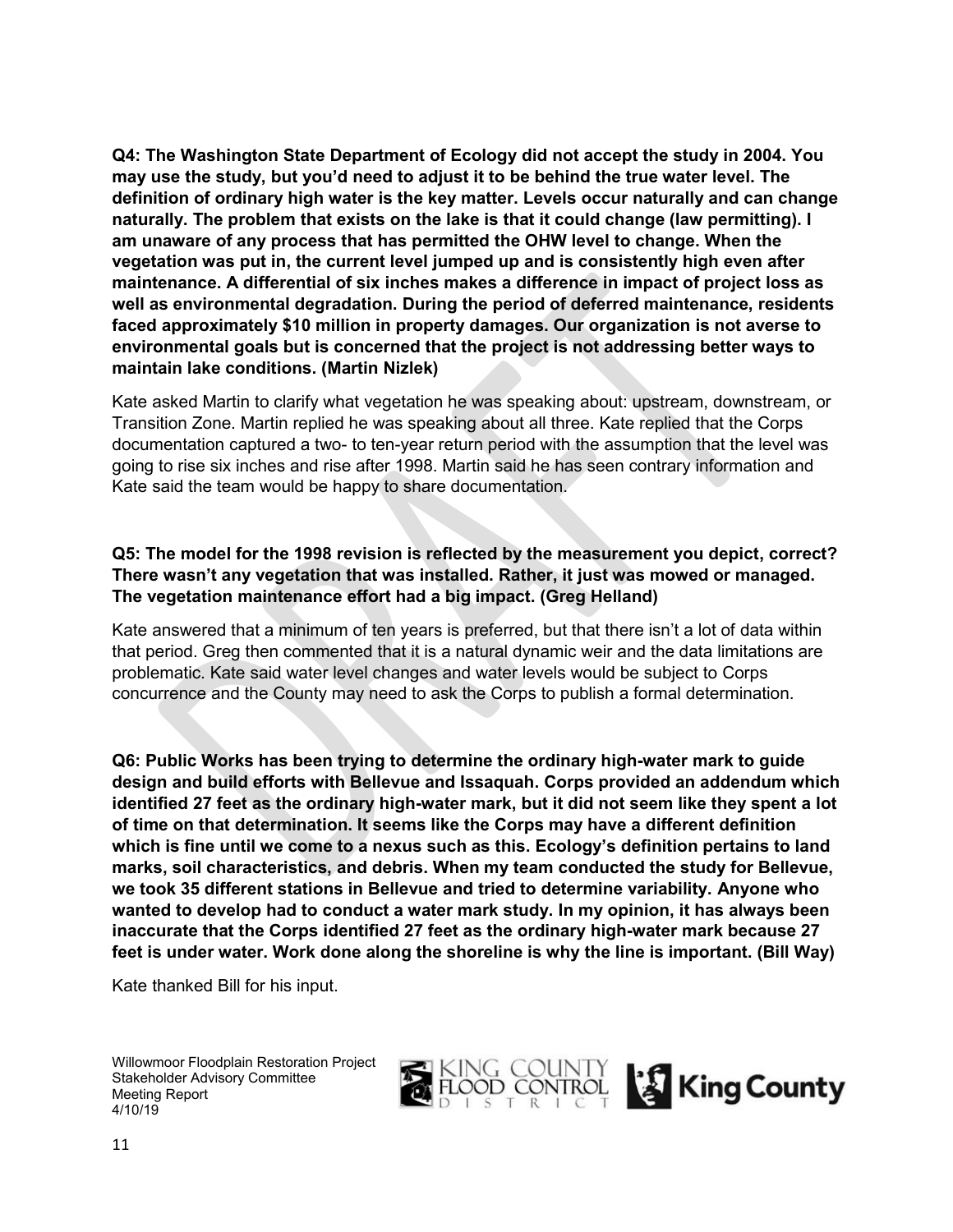**Q7: The ordinary high-water mark is the third rail of property and environmental studies and may not have value to this project given the determined action area. The definition of ordinary high-water mark has become so difficult and creates animosity. It is a very messy issue and people have become vicious in how they approach it in public and in court. Ecology has created a manual and was forced to put in a caveat that excludes property. Surveyors say the ordinary high-water mark is the common resting point of water. Ecologists have a different answer. (Dwight Martin)**

Kate thanked Dwight for his input.

**Q8: In this chart (referencing Slide 12), two lines at right have only one circle below them. How do they represent the three-quarters line? The sample set is too small and doesn't work for four years. The issues began in 1989 and the real concern is that the ordinary high-water mark is moving as we speak. It will be in a different location by the time this project is finished. I reject the report findings. Regarding low water elevation, it's clear that the low level rose in 1998 and there haven't been lake levels below that since then. Also, since the 1998 notch weir, the low water level is higher than it was. The low level is going back to dates in the 1990s. Residents and boat owners fear boats will slip under docks and rocking waves will cause bodily harm. I want to be sure the low level is accurately reflecting current levels in reports and analysis. How many homes would lose boat access? This is an important cost to owners. (James Mackey)**

Kate replied that Jim made a good point about the low level. She said the project team will revisit the criteria and look at the low levels. They will also examine Corps activities. The notch was added to the weir to allow for chinook passage. The sill was raised, and it increased the ordinary high-water mark. The project team needs to consider how tightly to bracket those lows and highs in the system. If one is adjusted, the other must also be adjusted. The project is limited by what it can do in the system and in the Transition Zone to regulate the realities in seasonal variation.

**Q9: I struggle with how many data points we have, because things have been changed and it doesn't consider how vegetation maintenance caused damage. As a property owner, I have concerns. If you can keep water level higher, it creates lower temperatures and more wetlands for fish. However, this conflicts with property owner needs. There is a conflict and we need to talk about those tradeoffs. Whatever is done, we'd like to see the performance bench marks. What is the plan if we do this wrong? (Scott Sheffield)**

Kate thanked Scott for his input.

**Q10: Why was 3 cfs with ground water and why was study on kokanee confined to 10 and 20? (Martin Nizlek)**

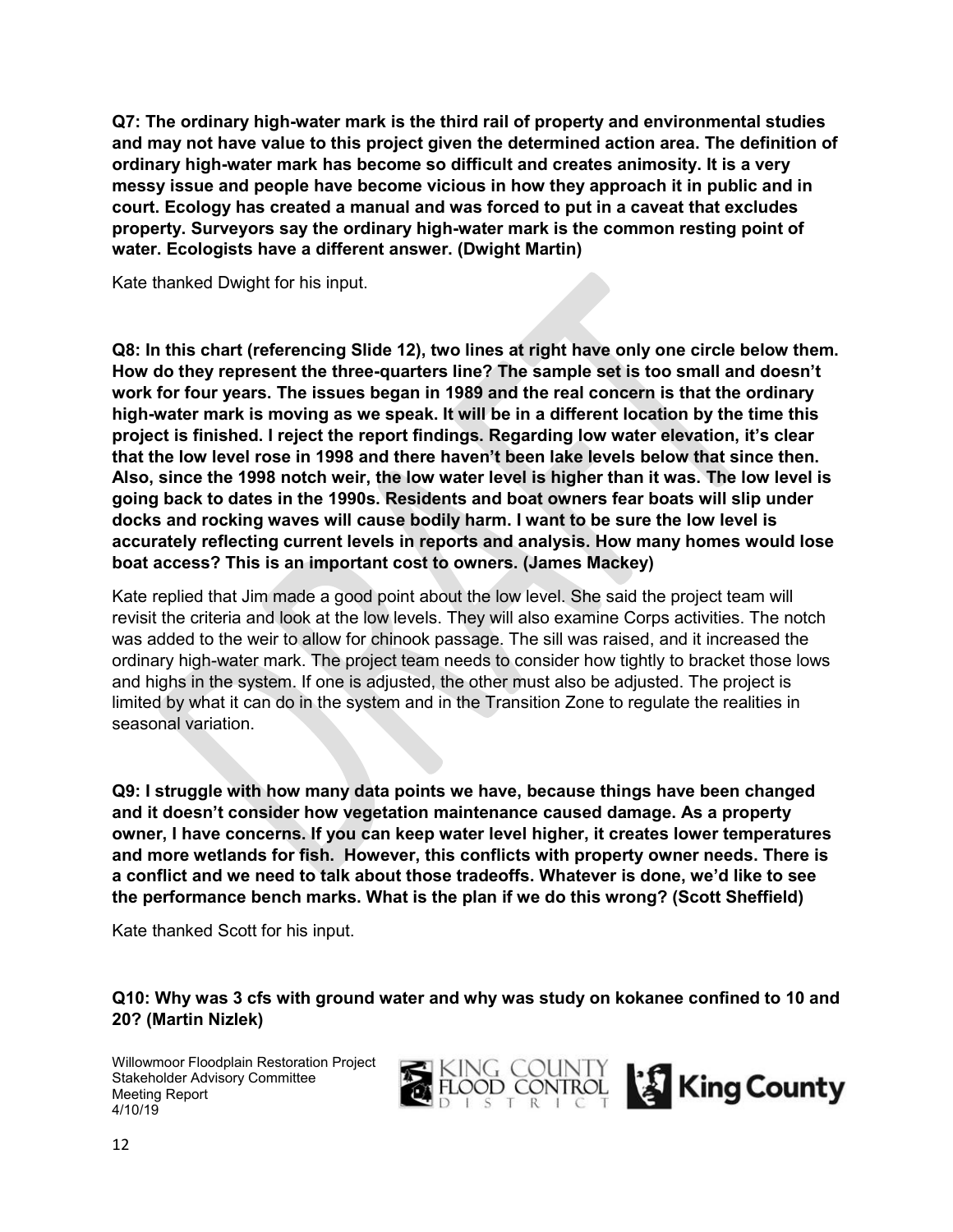Kate replied they are different alternatives with one being significantly more expensive. Bill added that the study showed conception representation of the cold water. One of the concerns for Hyporheic is long-term sustainability. Sediment issues with Tosh Creek was important as well. The 3 cfs was based on wells in Redmond. This project decided to get site specific information. The team drilled the well to test and found it was not yielding flows that would provide 3 cfs. A single well only provided about 1 cfs (deep water ground).

### **Q11: What is the oxygen level when you are pulling water out? I am concerned for salmon. (Scott Sheffield)**

Kate replied water would have to be aerated to support the salmon.

## **Q12: What is the purpose of the high flow connections shown in the Alternative 1 drawings? (Paul Fendt)**

Kate replied that it is proposed new inundation. Bill added that the performance could be adjusted, but with back water in the system, there may not be a lot of exchange.

## **Q13: Could silt be removed? (James Mackey)**

Michelle Clark replied there always must be a baseline that we measure against.

### **Q14: What's not going to be designed? What is the decision structure? How is it going to be evaluated? Is water going down the stream and salmon? (Martin Nizlek)**

There are constraints on the side channel. At high flow: dance between water going over different locations. Jerry said topics were similar to what we discussed in preliminary design. Other factors include lake stages.

### **Q15: The alternatives as depicted include big water with wide channels? Is there a reason that only these two are paired together? Could you consider big water with other options? I don't want the bigger cold-water option disregarded. (Jason Wilkinson)**

Bill Fullerton replied the project team can pair other channel options with cold water supplementations. Michelle Clark noted that the Flood District Control Board may consider several different combinations before the project reaches 30 percent design.

## **Q16: What is the heat exchange unit and what is its impact on salmon? (David Kyle)**

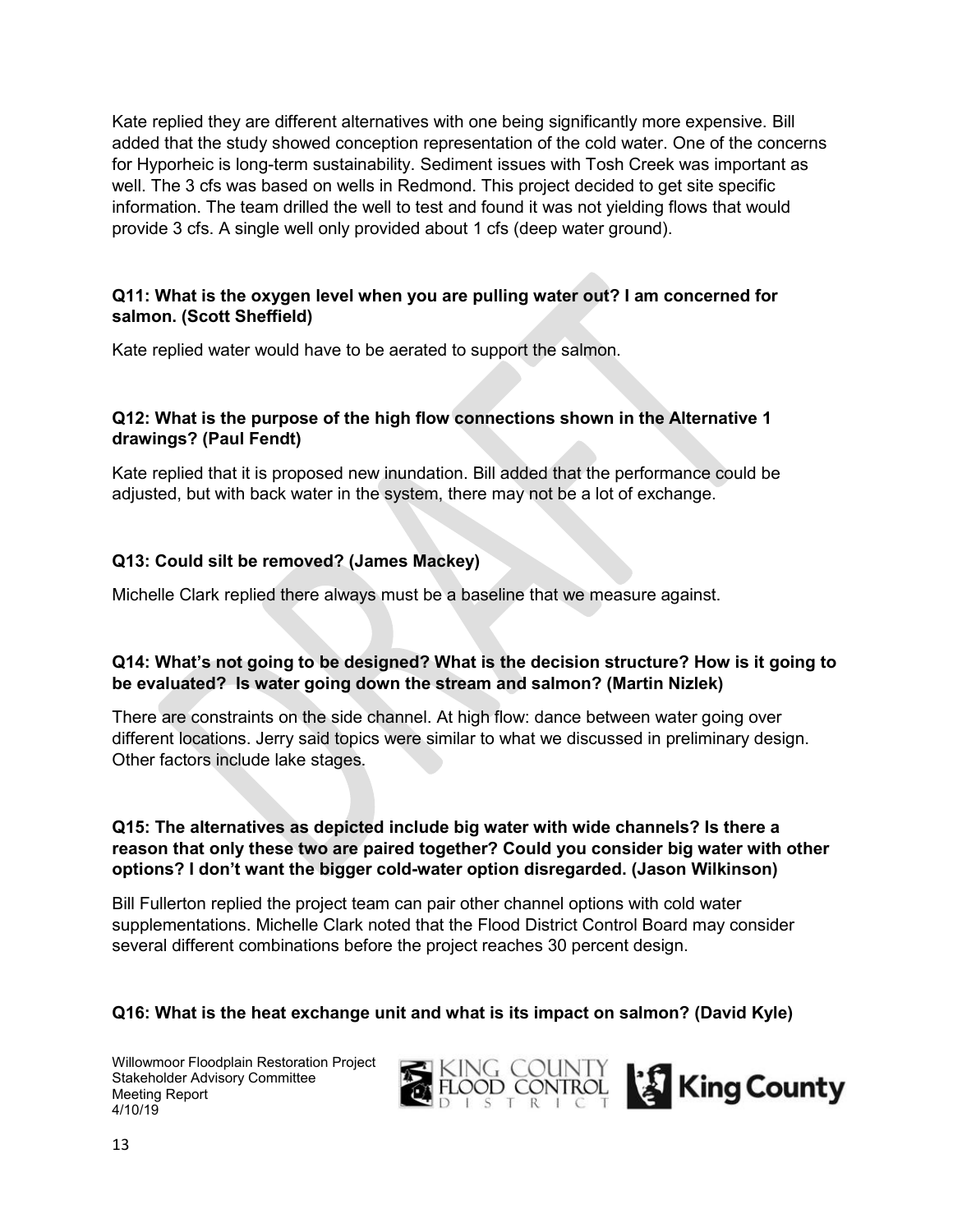Kate replied the team does not anticipate a negative impact of the heat exchange unit on kokanee or other salmon. Lake Sammamish is stratified in the summer months, meaning there are about 15 meters of warm water on the surface or epilimnion.

The thin middle layer is called the metalimnion and that is where the kokanee habitat is. Below that, at the bottom, is a thick layer of cold water, 10 to 15 meters deep, called the hypolimnion. The heat exchange manifold would run at the bottom of the lake and be buffered by that very thick bottom, cold layer preventing the kokanee habitat from warming up. Bill described current conception of surface intake and piping

## **Q17: It is hard to attend meetings during business hours. Can we consider moving meetings to after 5 p.m.? (Mike Artzen)**

Michelle replied the project team will consider later times for future meetings. Kate noted that SAC meeting has been scheduled based on availability of most members.

**Q18: Speaking about habitat impact, it is important to account for elevation and diameter. What are the dredging impacts? I am excited by the prospect of hyporheic. No one looks at clean water supply. You are in situation with no sediment input at weir, meaning if the hyporheic were in the main stem instead of the side channel you wouldn't have to worry about sedimentation. Also, why are you putting in the clay? It should be uninterrupted inter-gravel flow. (Bill Way)**

Bill Fullerton responded saying the clay dams are meant to work with the sediment (gravel) wedges. The warm surface flow in the channel is infiltrated into the gravels in the sediment wedge. The subsurface clay dam at the downstream end causes the flow to resurface and upwell, mixing with the surface flow again. The dams do not prevent the flow from infiltrating at the upper end of the sediment wedge, as that process is driven by the elevation difference in the channel between the upstream end of the sediment wedge and the clay dam. The project team will be getting a better idea of water levels along the channel when it does excavation.

This strategy proved very effective on a stream restoration project in Idaho. It even created areas with springs in the overbank. For this strategy for generating hyporheic flow and exchange to work, there needs to be a gradient in channel. That is why the sediment wedges and clay dams are used only in the steeper side channel reach below the Tosh Creek confluence. If we placed clay dams in the very flat channel upstream of the Tosh Creek confluence, they would block the hyporheic flow; however, in the steep channel downstream of the confluence, the gradient drives the flow into and through the sediment wedge. The clay dams just result in the flow resurfacing.

Bill Way also briefly discussed carbon footprint and said Hyporheic has a lot of value and doesn't require the ongoing carbon input and maintenance. Michelle replied that these were all things the project team would be looking at.

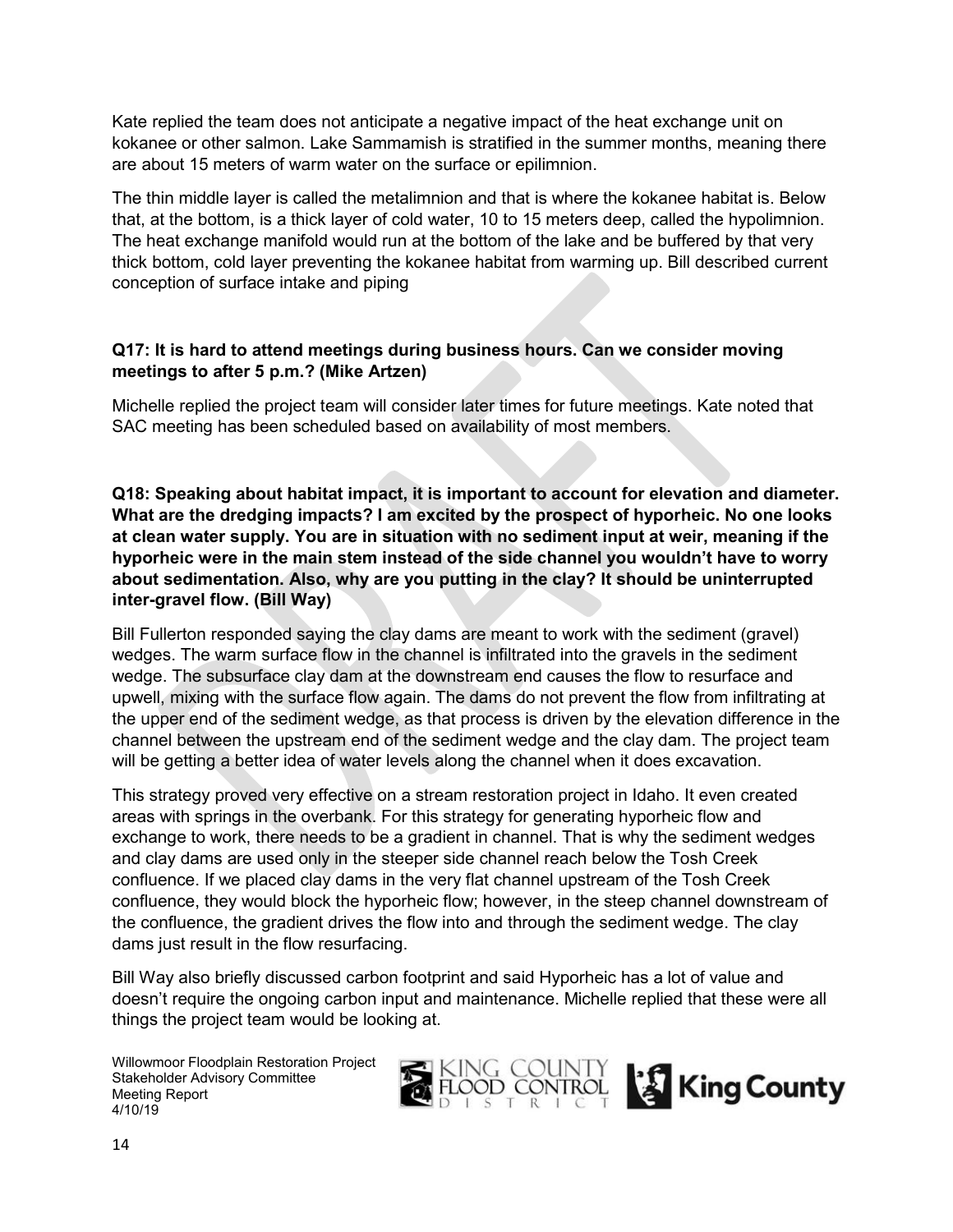## **Q19: How do you keep the level at two and half feet in wide channel? How do you keep water in there? Some July's we have very little water. Our groundwater has iron bacteria. Does it have influence? Is it a manual type thing? (Nancy Myers)**

Bill Fullerton replied, It is purely hydraulics. Minimum of a foot depth will support fish transport. The project team is trying to cool a wider channel in some options. Shading could be used as another tactic.

## **Q20: By enhancing the environment in this way, are we enhancing it for any predator species? (Nancy Myers)**

Bill Fullerton replied he is not a biologist, but salmon do have to spawn somewhere.

Kate replied that the idea with benching is that the project team will have created some shallow areas. There are not shallow habitats everywhere now. Kate said more is better. Jason Wilkinson also noted that focus is migratory and not all spawning. Kokanee may spawn in side channel. Nancy then asked which channel fish would prefer, and Bill said size of channel is overall similar.

## **Q21: In looking at alternatives, it is possible to hear from other SAC members about what pros and cons they have for each option. Are there significant differences between these options? We are focusing very myopically right now. (Scott Sheffield)**

Kate replied that bracketing is creating constraint. This team must be responsible to get to 30 percent design and meet the 11 objectives put forward by the Flood Control District. Kate said the project team will provide the documentation for input during alternatives analysis. She said the team will take comments now and at other milestones. Kate also encouraged SAC members to reach out to the Flood District Control Supervisors (King County Council) to provide feedback.

## **Q22: Will there be another SAC meeting? (Martin Nizlek)**

Michelle said SAC could reconvene after the Alternatives Analysis is complete.

**Q23: There is a lack of quantifiable process in analysis. It is quite subjective. The Dynamic weir is close to being thrown out, and there is a documentable difference when the weir is at 26 feet. I encourage you to look at flow models. What are true differences that will be witnessed? (Martin Nizlek)**

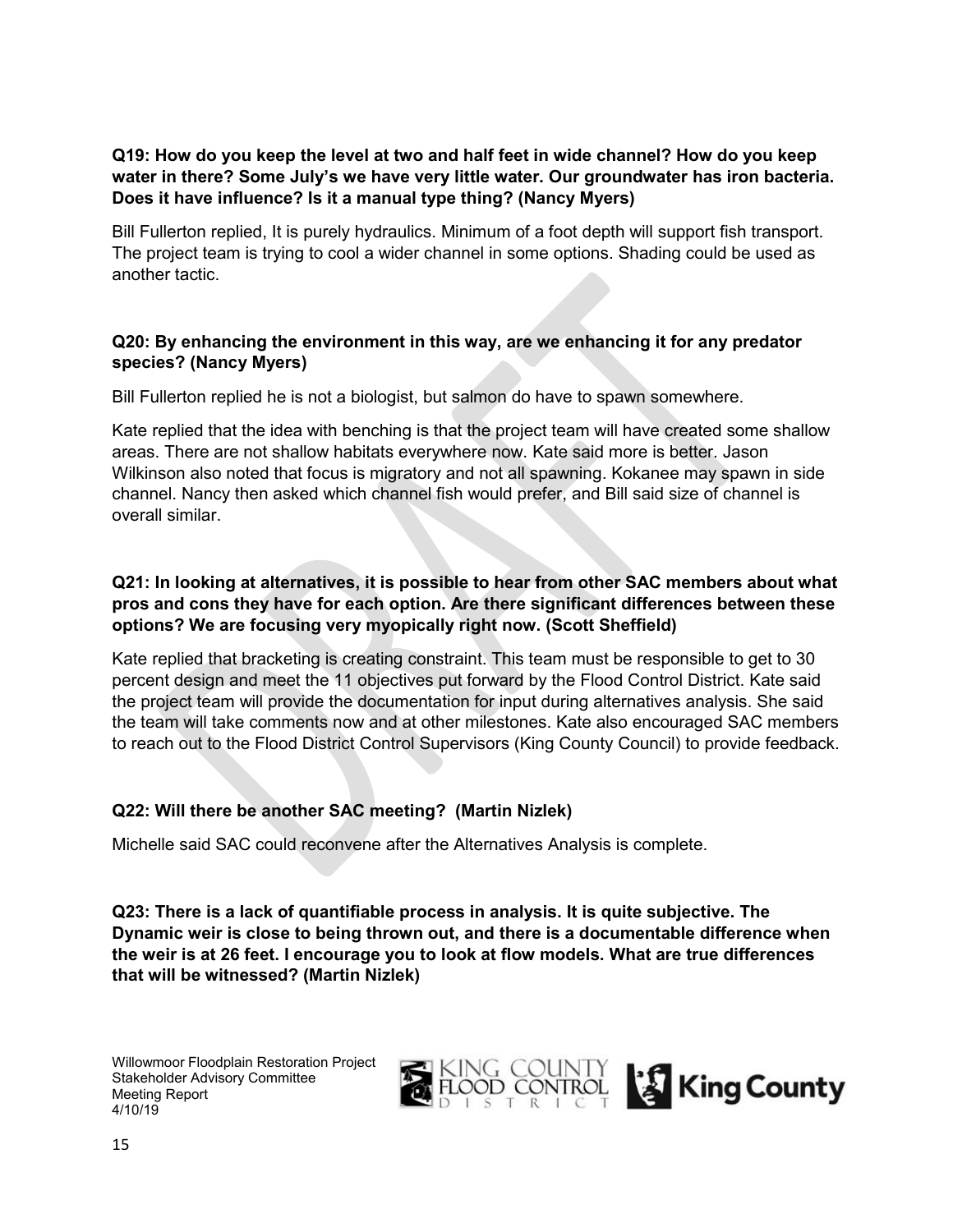Jerry replied that the evaluation point is at the lake. Marty asked if the evaluation point level is likely to change. Jerry said it will be higher.

### **Q24: I'm not seeing a social component: triple bottom line. Triple bottom line should be the norm for a project of this size. There are a lot of criteria currently and within each category they are weighted the same. Some are more important than others. Long-term costs should be weighted higher. Otherwise it can skew determination. (Brian Landau)**

Kate replied that within categories, the project team has talked about this as a weakness and they will talk about this more. The current process is to normalize scores. The Flood Control District will look at this. It is not the charge of the project team to weigh, but the team can talk about this more.

### **Q25: Expanding on Question 24 above, could you explain the evaluation criteria table? (Charles Ifft)**

Kate replied that the project team developed evaluation criteria first (unbiased development). The Flood Control District motion states the need to balance the objectives, so they normalized among the categories to allow the Flood Control District to see the comparative value within categories. The team did not weight within the categories either, but that is something they could look at. Kate also welcomed recommendations from SAC members about weighting.

## **Q26: Flood control should be weighted high. (Charles Ifft)**

Jerry replied that the project team borrowed columns from the design goals and objectives from the original design. None of the design criteria are completely new. Kate also noted the team does not have pre-1998 data on maintenance. It would require a massive effort of everyone along the lake to get that information. To get a sense of cost relevancies, the team would have a tough analysis. Kate said the team would love SAC member input by email on this topic.

### **Q27: Economic impact is extremely important to everyone. [Question to Martin Nizlek] Why was \$10 million the number for property damage? Does high water equal more damage? If so, it's an economic damage that we can't understate. (Mike Artzen)**

Martin replied that his group asked 300 of 1,000 property owners about damage from lake levels. Two hundred twenty responded. Eighty percent reported that they had suffered losses. Martin said the average loss was \$14,000. He said he then extrapolated it exceeded \$10 million in total damages. Martin will send report to Kate.

Kate reiterated the team is hearing two things: the need to keep low levels at a certain level and manage storm events. Bracketing the ups and downs of the lake level in a tighter range than



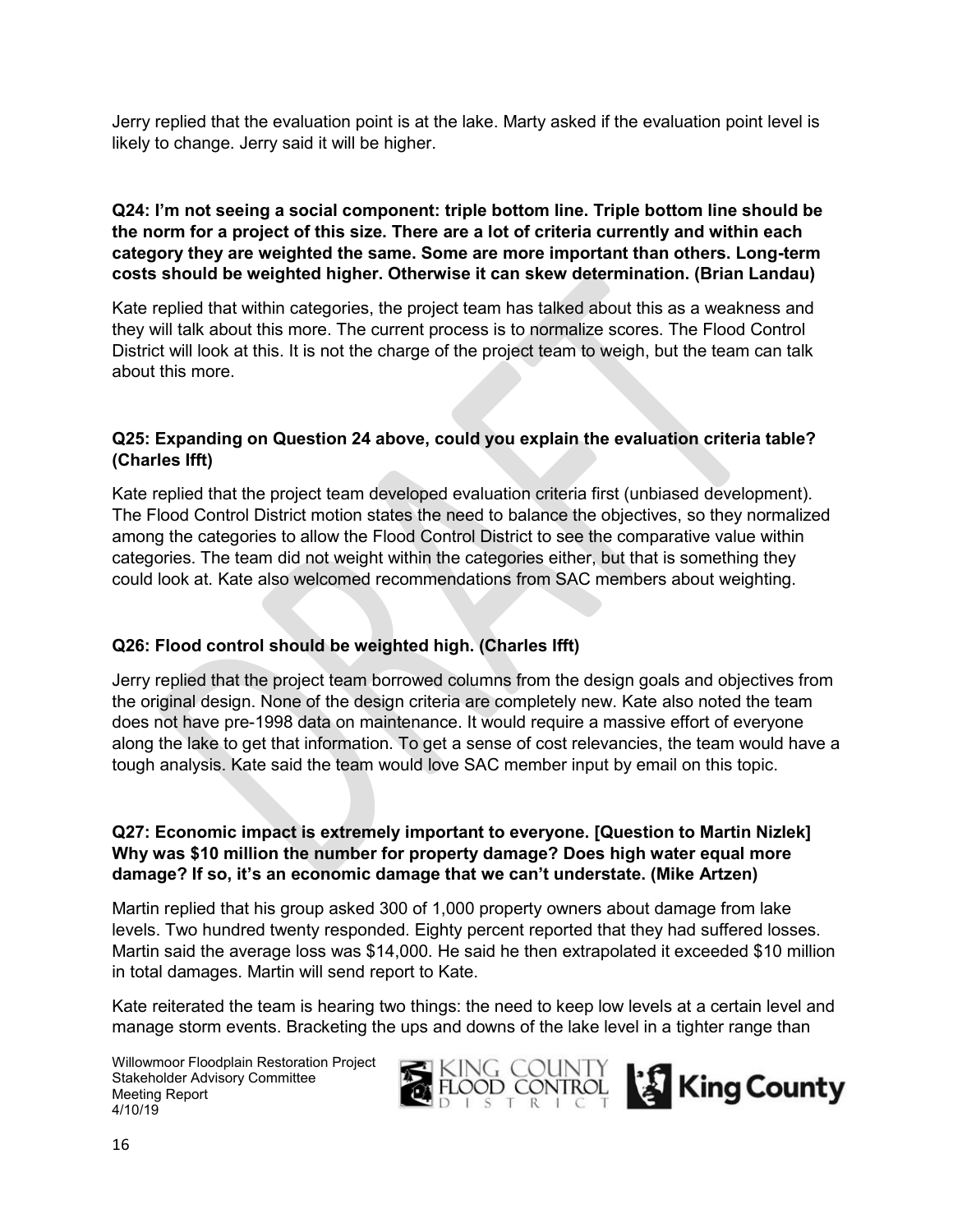present is proving to be very challenging given the many factors out of project team control and project scope such as Bear Creek Flows and large consecutive storm occurrences. Several of the highest lake elevation events have occurred during periods of high transition zone vegetation maintenance, so there are practical limits to how much the transition zone configuration can tighten the range of lake levels.

**Q28: I recall that the group developed the objectives and criteria in the concept development process. The City of Redmond is keeping an eye on the project as the city has all these issues to consider as they have lakeshore residents, businesses downstream of the lake, and ecological objectives in their own planning documents. I appreciate all the emails and updates. (Jeanne Justice)** 

This was the final comment of the night, and the meeting concluded.

Two comment cards were submitted at the end of the meeting. Those scanned comment cards are included in Appendix A below.

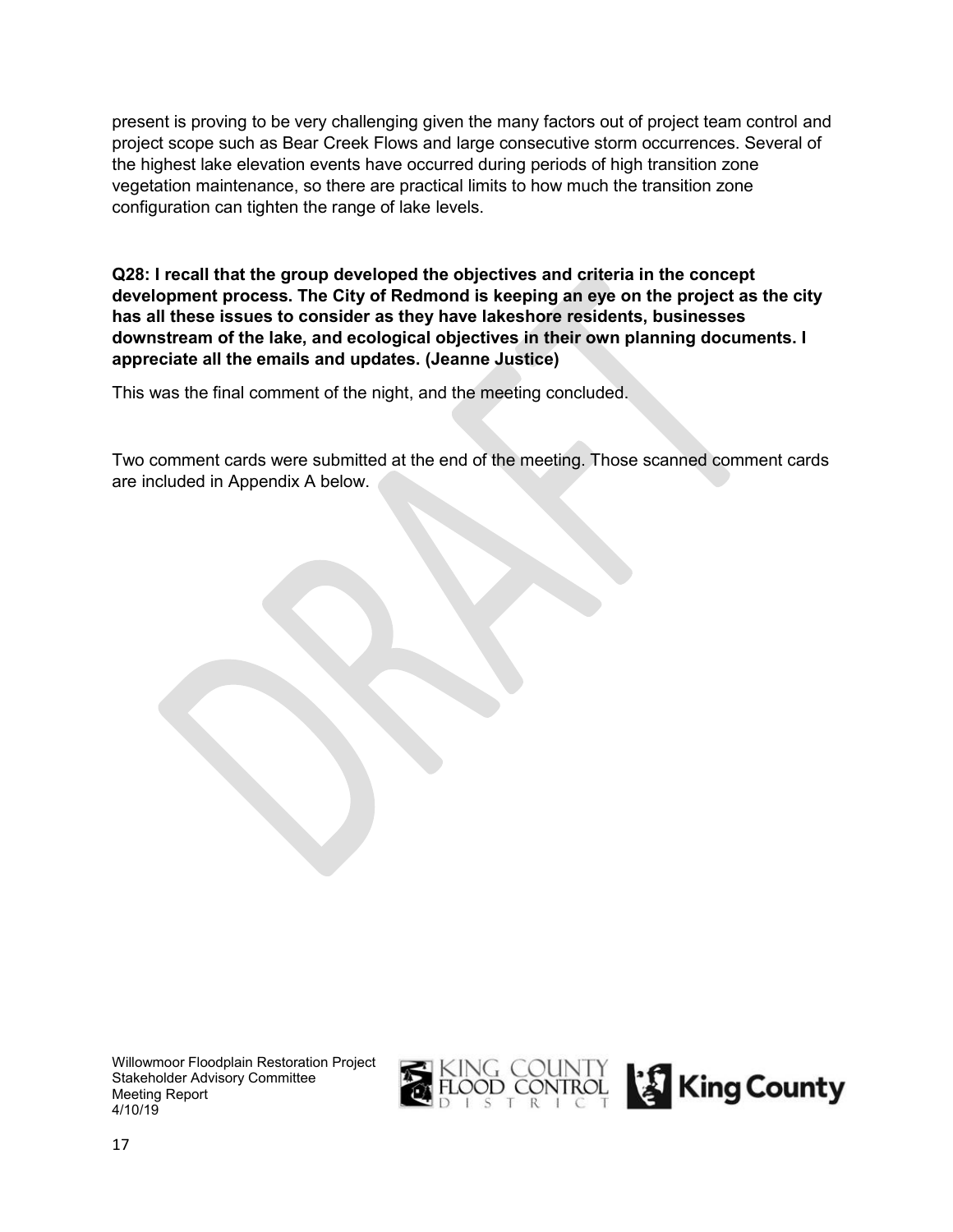### **Appendix A: Scanned comment cards**

Comment Card 1

(Martin) Please share any comments you have in the space below: le su ho c scobla v ń u